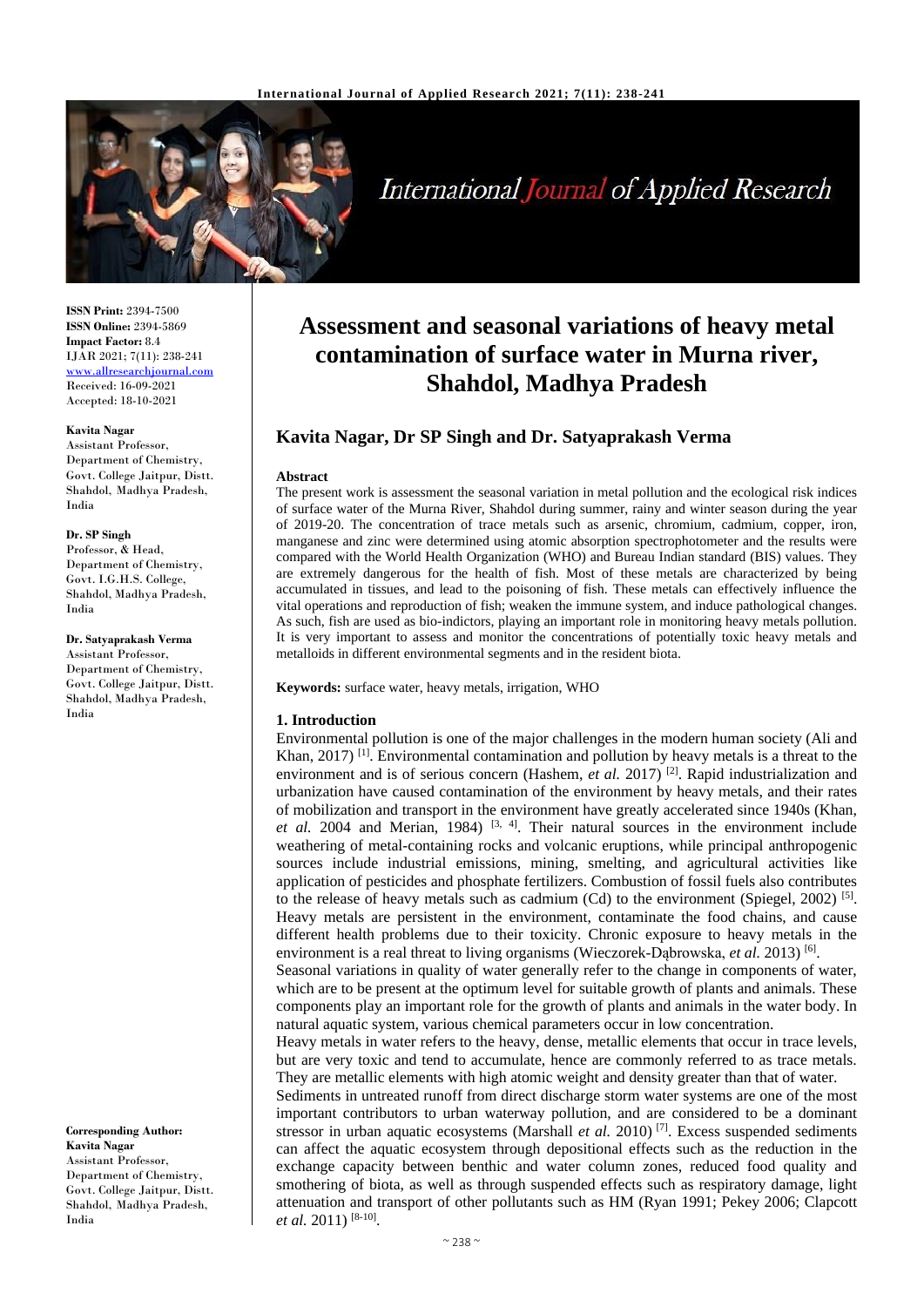This article comprehensively reviews the different aspects of heavy metals contamination of surface water. The article will serve as a valuable educational resource for both undergraduate and graduate students and for researchers in environmental sciences.

#### **2. Material and Methods 2.1 Study area**

District Shahdol lies between 23°15' N latitude to 24° N Latitude and 81°E longitude to 81°45' Longitude. The xpanse of the district is 110 km N-S and 30 km E-W thus comparising an area of about 5642 sq. km. which is 1.83% of the total area of the M.P. Shahdol lies on Katni-Bilaspur railway line and is approachable by road from Jabalpur, Rewa, Bilaspur, Mandla, Sidhi and Koria district (C.G.). The roads are motorable in all weather. District Shahdol lies in the heart of the country. The district is surrounded by Sone river and Satna and Sidhi district in north, Dindauri in South, Koria (Sarguja), Anuppur in east and Jabalpur and Umaria in the West. It is situated 489 mts. above the sea surface.

According to the 2011 census Shahdol District has a population of 1,064,989, roughly equal to the nation of Cyprus or the US state of Rhode Island. This gives it a ranking of 427th in India (out of a total of 640). The district has a population density of 172 inhabitants per square kilometre (450/sq mi). Its population growth rate over the decade  $2001-2011$  was  $17.27\%$ . Shahdol has a sex ratio of 968 females for every 1000 males, and a literacy rate of 68.36% [7]

In Shahdol town, eastern Madhya Pradesh state, central India. It lies along the Murna River (a tributary of the Son River) about 110 miles (177 km) northwest of Bilaspur. Murna river flows from south to north-east. Murna river also provides the necessary water requirements for few villages of Shahdol city. During the survey it was found that forest cover in the bank of Murna river has almost nonexistent. In addition to there was a large and small slum encroachments along the bank of the river. This encroachment of bank of the river has a resulted into a drastic situation where the river Murna (now becomes as a drainage) has slowly dried up.

#### **2.2 Climate**

It is Hot in summer. Shahdol District summer highest day temperature is in between 29 °C to 45 °C.

Average temperatures of January is 16 °C, February is 21°C, March is 26  $\degree$ C, April is 32  $\degree$ C, May is 36  $\degree$ C.

#### **2.3 Site description**

Site description

| S. No.         | Site code      | <b>Sites</b>                  | <b>Description</b>                                                       |  |  |
|----------------|----------------|-------------------------------|--------------------------------------------------------------------------|--|--|
| .,             | S1             | Near to Kalvanpur             | Where the river Murna enters the city                                    |  |  |
| ◠<br><b>L.</b> | S <sub>2</sub> | Near to Koni, Amrita hospital | Located in the middle of the course of the River Murna through the city. |  |  |
| ◠<br>۷.        | S3             | Near to MPEB colony           | Located in the middle of the course of the River Murna through the city. |  |  |
| J.             | S <sub>4</sub> | Near to Akashwani, Sohagpur   | Where the River Murna just leaves the city                               |  |  |

The analysis/measurements of heavy metal concentration were carried out with an Atomic Absorption Spectrophotometer (AAS) and the results were compared with WHO standard values. All concentrations were determined using the absorbance made with airacetylene flame. Eight working solutions were prepared from the stock solutions for each of the metals by successive serial dilution and each of the standard solutions was then aspirated into the flame of AAS and the absorbance recorded in each case. A plot of the concentration against

the corresponding absorbance gives the calibration curve of each metal. The samples, after aspirated into the flame and the absorbance obtained were then extrapolated from the calibration plot to obtain the corresponding concentration.

#### **3. Results and Discussion**

The obtained results of heavy metals are tabulated in Table 1. The results are discussed and compared with standard values.

**Table 1:** Concentrations of heavy metal ions in surface water samples during 2019-20 year of the Murna River

| S. No. |                      | WHO $^{[11]}/$ BIS $^{[12]}$ limit (ppm) (min.-max.) | <b>Seasons</b> |       |        |       |
|--------|----------------------|------------------------------------------------------|----------------|-------|--------|-------|
|        | <b>Parameters</b>    |                                                      | <b>Summer</b>  | rainv | winter | Avg.  |
| 1.     | Arsenic (ppm.)       | 0.01-No relaxation                                   | 0.030          | 0.051 | 0.027  | 0.036 |
| 2.     | Chromium (ppm.)      | 0.05-No relaxation                                   | 0.030          | 0.006 | 0.044  | 0.027 |
| 3.     | Cadmium (ppm.)       | 0.01 - No relaxation                                 | 0.004          | 0.006 | 0.006  | 0.005 |
| 4.     | Copper (ppm.)        | $0.05 - 1.5$                                         | 0.038          | 0.058 | 0.005  | 0.034 |
| 5.     | $\Gamma$ Iron (ppm.) | $0.3 - 1.0$                                          | 0.047          | 0.062 | 0.070  | 0.059 |
| 6.     | Manganese (ppm.)     | $0.1 - 0.3$                                          | 0.027          | 0.054 | 0.076  | 0.052 |
| 7.     | $\text{Zinc (ppm.)}$ | $5 - 15$                                             | 0.025          | 0.052 | 0.060  | 0.046 |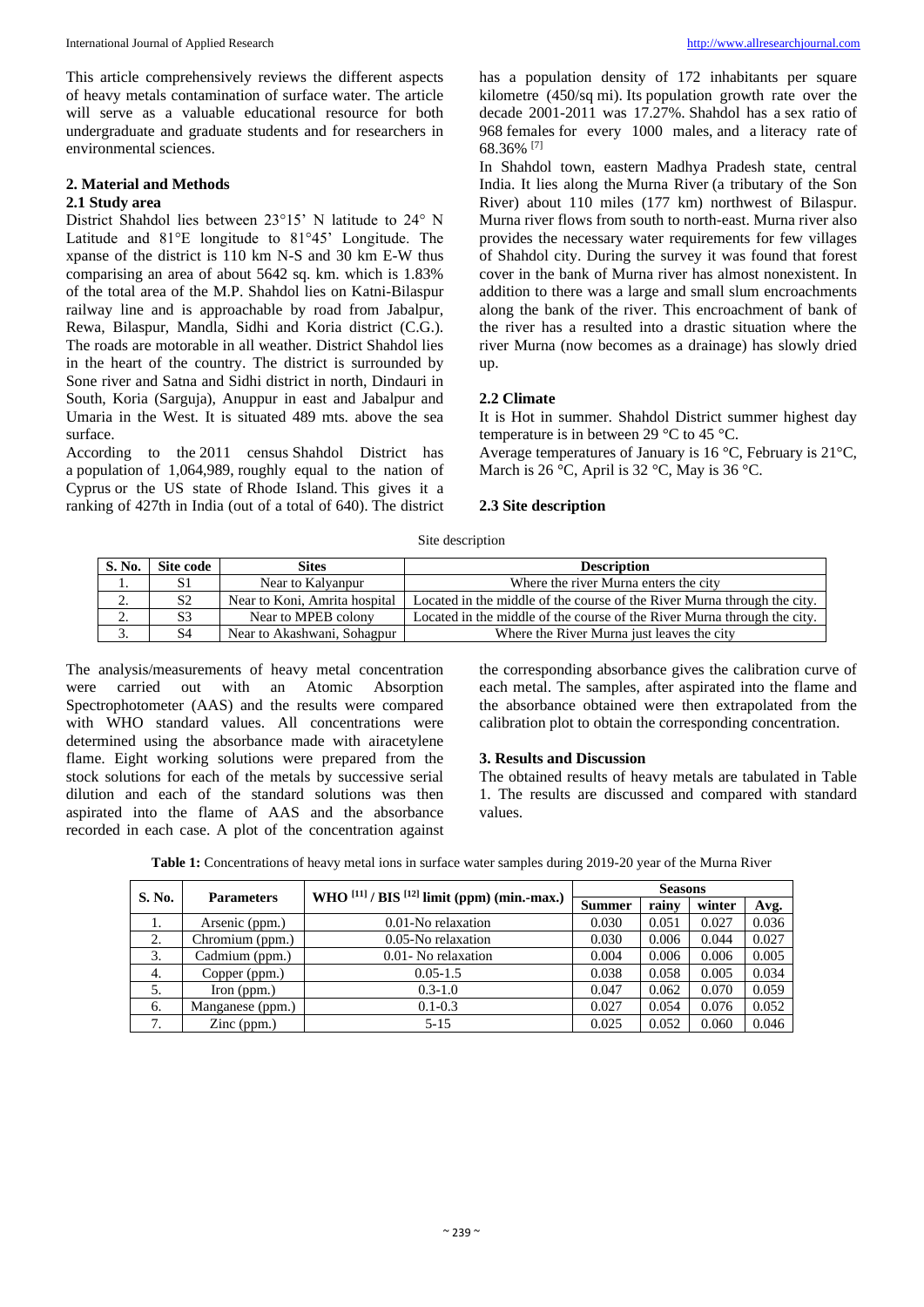

Graph 1: Graphics analysis of Concentrations of heavy metal ions in surface water samples during 2019-20 year of the Murna River

It is produced as a result of metal refining processes. As it is stored in skeleton muscles followed by skeleton, liver, blood, lungs, kidney and feathers. As exists as trivalent and pentavalent forms Trivalent form of As is much more toxic than pentavalent form. Clinical signs of acute poisoning are vomiting, diarrhea, marked depression and dermatitis (Jarup,  $2003$ ) <sup>[13]</sup>. The present study the Arsenic seasonal variations 0.030 (ppm) summer season, 0.051 (ppm) rainy season and 0.027 (ppm) winter seasons.

It is also responsible for chrome ulcer and kidney damage. The maximum concentration of Cr(VI) permitted in domestic water supplies is 0.054 ppm. Other sources of contamination of chromium in the environment are Chloralkali, electroplating, leather textiles, pigments, dyes, metal finishing and mining (Manivasakam, 1996)<sup>[14]</sup>. Cr content of the present study lies within the prescribed standards except winter season.

Exposure to cadmium is commonly determined by measuring cadmium levels in blood or urine. Blood cadmium reflects recent cadmium exposure (from smoking, for example). Cadmium in urine (usually adjusted for dilution by calculating the cadmium/creatinine ratio) indicates accumulation, or kidney burden of cadmium (Jarup *et al.* 1998, Wittman and Hu, 2002) [15, 16] . The present study the Cadmium seasonal variations 0.004 (ppm)-0.006 (ppm). Copper is widely distributed and is an essential metal required by all living organisms in some of enzyme systems, but at higher concentration it acts as pollutant. Higher concentrations of Cu cause fishy, fatty and oily taste (Sharma & Kaur, 1997)<sup>[17]</sup>. The present study values are ranged between (0.005-0.038 ppm).

Iron is one of the most abundant metals in the earth crust and is essential for human beings. But excess iron in drinking water produces inky taste and muddy smelling (Sharma & Kaur, 1997)<sup>[17]</sup>. In the present study iron content varies between 0.047 to 0.070 ppm.

It is one of the most important trace elements essential for organisms. Shortage of Mn causes fatness, Glucose intolerance. Manganese effects occur mainly in the respiratory tract and in the brains. Manganese can also cause Parkinson and lung embolism (Barik et al. 2005) <sup>[18]</sup>. Chronic Manganese poisoning may result from prolonged inhalation of dust and fume. The central nervous system is the chief site of damage from the disease, which may result in permanent disability. Symptoms include languor, sleepiness, weakness, emotional disturbances, recurring leg cramps, and paralysis. Mn is found to vary between 0.027 and 0.076 ppm.

The major sources of water contamination of Zn are from industrial wastes, deterioration of galvanized iron and dezincification of brass etc. Zinc sulphates containing fertilizers are also responsible for higher values of Zn in water (Wu *et al.* 2008)<sup>[19]</sup>. In the present study Zn content varied between 0.025ppm and 0.060ppm.

Such studies involve aquatic chemistry, which has a scope for public health as remarked by Johnston  $(1986)$ <sup>[20]</sup>: "aquatic chemistry is a fundamental element of public health." Bioaccumulation data of toxic heavy metals in different biota such as fish and rice can be used for health risk assessment for the general human population.

#### **4. Conclusions**

Water is one of the abundantly available substances in nature and also called an elixir of life. The study assessed the evolution of water quality in surface water and open well water of Murna river, Shahdol district. The water samples were subjected to the concentrations of heavy metal ions. Such as arsenic, chromium, cadmium, copper, iron, manganese and zinc were found to be within the limits. In